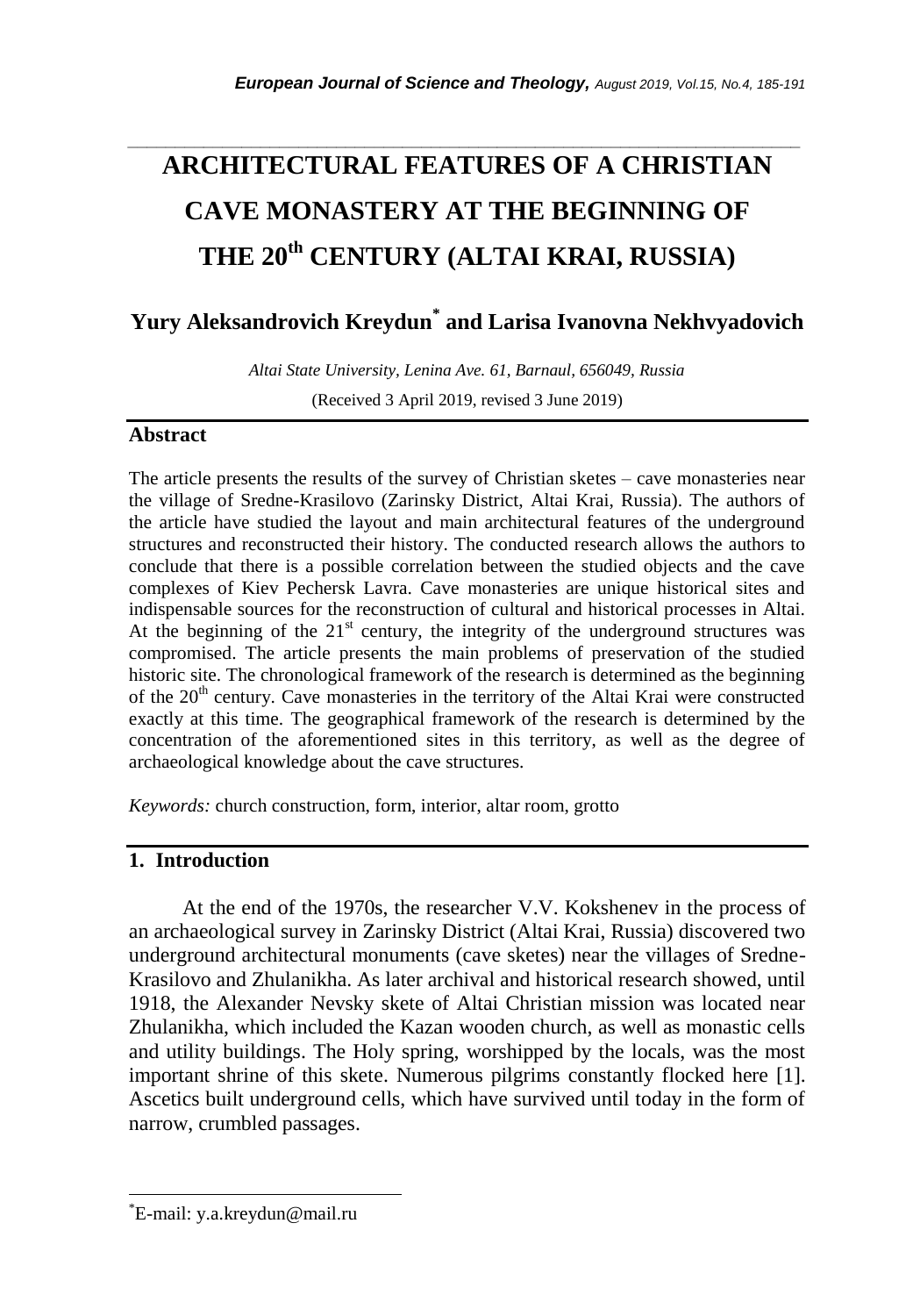Of more interest in terms of underground church construction, is the skete near Sredne-Krasilovo. Folk tradition speaks of a monk Daniel, who appeared here at the beginning of the  $20<sup>th</sup>$  century. It can be assumed that he came from Kiev Pechersk Lavra. This is evidenced by the interior and underground architecture, resembling the architecture of Kiev Pechersk Lavra in terms of the configuration of passages, galleries, labyrinths, and cells, as well as the technique of domed construction and ground preparation.

Until now, cave monasteries of the Altai Krai have not had their own historiography and have not been distinguished as an independent object of art history study. Among foreign authors, studying church construction, one should name G.M. Kato, H. Abe and K. Yasufuku, whose research addresses the issue of space organization principles in a mountain temple in Japan [\[2\].](#page-6-1) G. Michell considered the issues of form and sacral meaning of Hindu temples [\[3\].](#page-6-2) In the study of the issues of chronology, typology, and semantics of Christian cave monasteries, of importance are the works by I.A. Agapov [\[4\],](#page-6-3) O.G. Kiryanova [\[5\],](#page-6-4) Y.A. Kreydun and V.V. Kokshenev [\[6\],](#page-6-5) L.I. Nekhvyadovich and I.V. Chernyaeva [\[7\],](#page-6-6) O.B. Tereshina [\[8\],](#page-6-7) Y.Y. Shevchenko [\[9\].](#page-6-8)

The research purpose is to determine the architectural features of the Christian cave monastery at the beginning of the  $20<sup>th</sup>$  century, based on the survey of the Christian skete, built near Sredne-Krasilovo.

## **2. Methods**

The survey of cave monasteries near Sredne-Krasilovo included preliminary collection of local history and archaeological materials, field research of the natural environment of the cave, art history description, and analysis of the forms of Christian skete. The complex approach allowed making the transition from specific monuments to the cultural and historical phenomenon, which they represent.

#### **3. Sacral meaning of the Christian skete**

The word 'skete' means 'large plain', which comes from the name of a desert in northwest Egypt, where hermits lived in isolation. The appearance of Christian sketes in the territory of Russia is connected with the ascetic monastic tradition. An ascetic settled in a dug-out cave and then was joined by other people seeking seclusion. This is how many Russian monasteries appeared. Underground monasteries differ from other religious caves by the presence in their complex of premises for various purposes: churches, necropolises, and residential (including utility) structures [\[4\].](#page-6-3)

In Christian tradition, the designation of a skete as a sacral space is connected with the understanding of a cave as a place of hierophany. One's stay in a cave was regulated by norms of behaviour. Cave space contributed to the formation of the individual religious experience of a person and became the place of spiritual transformations of an ascetic. In Orthodox monasticism,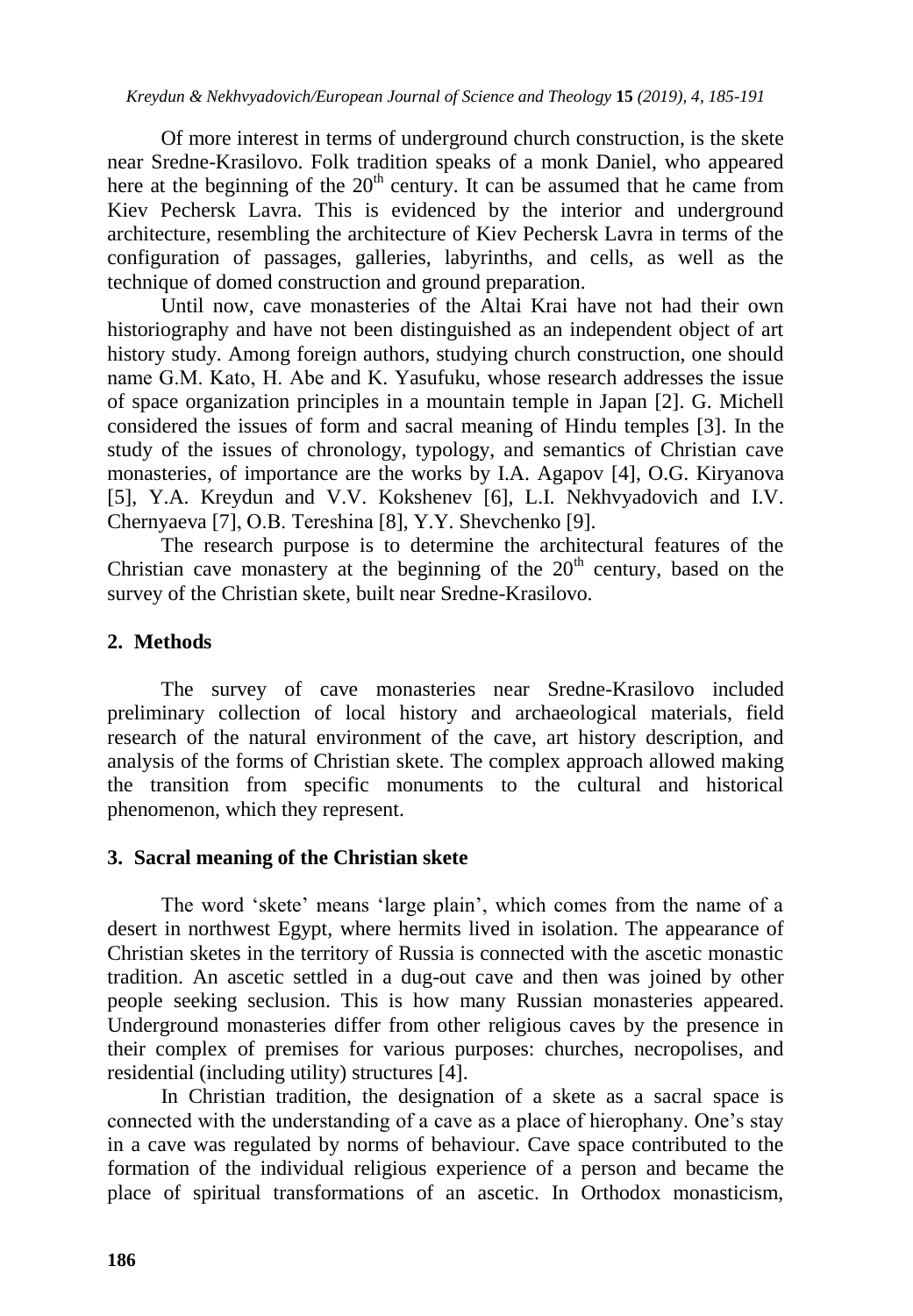seclusion in a cave was a condition for the contemplation of God [\[1\].](#page-6-0) Such religious objects include the Christian skete near Sredne-Krasilovo.

#### **4. Beginning of the cave monastery construction**

It can be assumed that the underground work began in 1907 as this date was engraved on one of the underground's walls. Initially, the monk Daniel laid a small underground complex, which included a central entrance, altar room, cell, and exit vent with a system of passages. The height of the passages of the original complex differed from that of further construction. On average, it was 1 m, while at the second stage of the construction, it was 1.75 m.

The second stage of the construction was connected with a more complex system of underground architecture. Its main elements are curved gallerytunnels, which face East, labyrinths with dead ends, cross-shaped corridors, and niches for icons and candles, vents, and roof windows.

According to the memories of elders, the second stage of the construction of the underground architectural complex was associated with the arrival of a helper to the monk Daniel from the locals – Ivan. The monk Daniel and novice Ivan lived in a small dug-out shelter, located to the right of the entrance to the cave church. The clay, resulting from the unearthing of the underground church, did not go to waste. The monks used it to make high-quality brick, which, in turn, was used in the village huts and kiln construction. The monks mined the local limestone to make lime as well. The remnants of brick and lime kilns can be found near the caves [\[6\].](#page-6-5)

According to contradictory elders' recollections, there were aboveground structures above the caves. Some believe that the entrance to the underground church was in a chapel, next to which a small dug-out shelter was located, where the monks lived. Others state that the chapel was built over a well and holy water was drawn from under the barred floor. The architecture of the chapel either is not remembered at all or is confused with the architecture of the church, located in the villag[e \[10\].](#page-6-9)

A survey of the aboveground part of the cave monastery showed that the chapel was most likely located near the entrance to the underground structure, which is evidenced by a platform in front of the grotto. To the right, there was one more pit, smaller in size, marking the location of the hermits' shelter. It is possible that above the well, there was a canopy with an onion dome and a cross or a wooden structure. In Kiev Pechersk Lavra, Pskov-Caves Monastery, and Anthony Caves in Chernigov, there are always either chapels or churches above the entrances.

#### **5. Description of the cave monastery complex**

The cave monastery complex was dug out in the upper terrace of the Chumysh riverbank and had the following structure (Figure 1).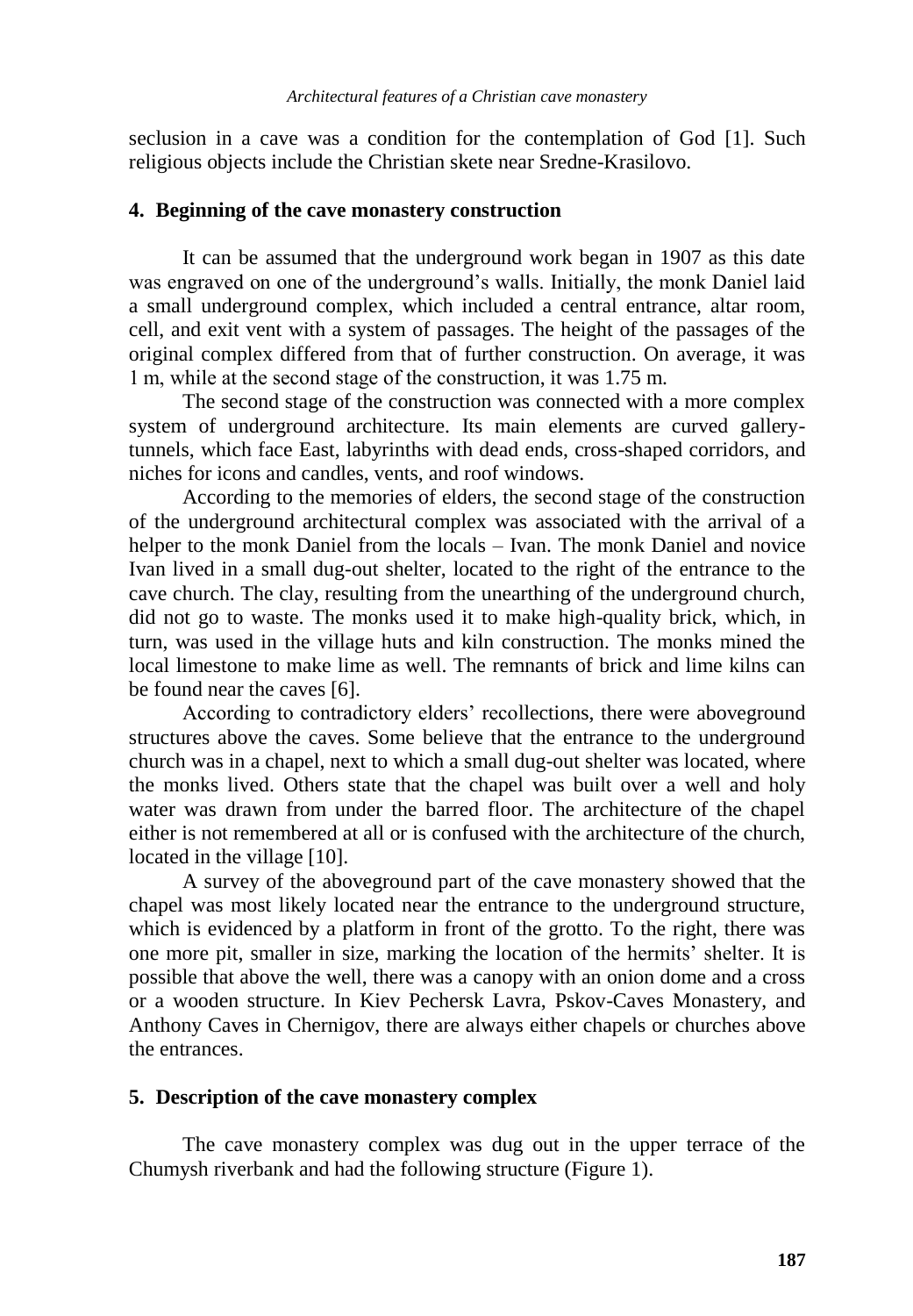

*Kreydun & Nekhvyadovich/European Journal of Science and Theology* **15** *(2019), 4, 185-191*

**Figure 1**. The layout of the man-made caves near Sredne-Krasilovo.

The central entrance to the monastery was located on a steep slope. It was a grotto – a shallow cave with a vaulted ceiling and wide corridor. The vault was low due to collapsed clay deposits. As a result of the collapses, the deposits of clay blocked the passage. From the central entrance down the slope, there was a path to a shallow well – the Holy spring.



**Figure 2**. The view of the underground gallery near Sredne-Krasilovo.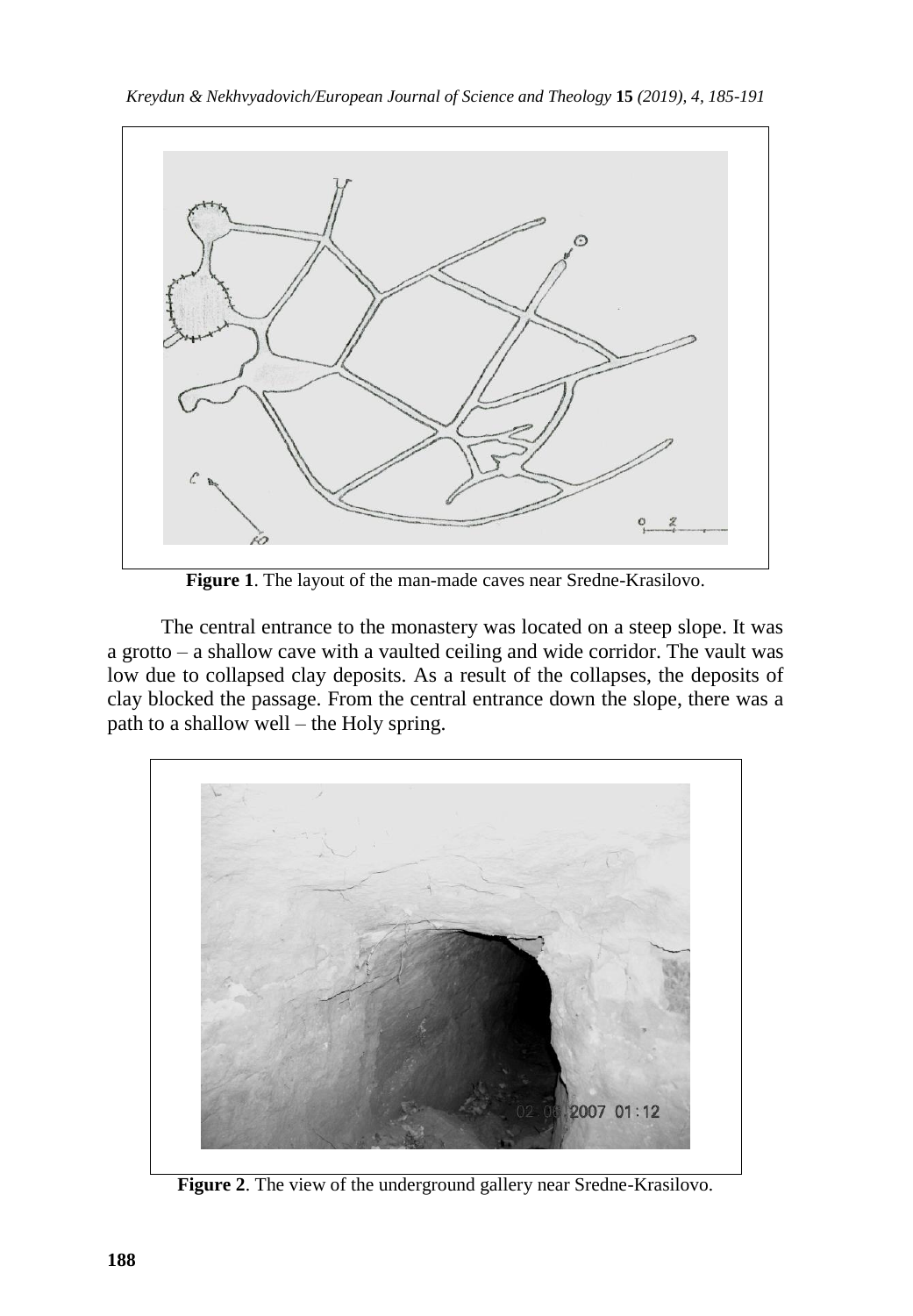The interior, as well as the underground architecture of the monument, is a system of passages, corridors, galleries, dead ends, labyrinths, vents, and interior spaces (Figure 2).

The church room was the largest underground space at the time. Almost rectangular in shape, it was 5х4 m and had a dome ceiling, which allowed one to stand at full height. In the center of this room, there was a rectangular earthen elevation with collapsed edges and a height of about 50-60 cm, which was, most likely, the throne.

The presence of the throne in the interior of the underground structure characterizes it as an underground church [\[6\].](#page-6-5) According to the memories of elders, a wooden table, serving as a credence table, was located near the wall to the left of the throne in the northeastern part of the altar. It was covered with cloth, liturgical vessels and objects. Such placement transforms the functions of the credence table during liturgy as the preparation of the Holy Gift, which precedes the functions of the throne itself – transubstantiation of the bread and wine into the Body and Blood [\[9\].](#page-6-8)

In the southwest corner of the altar room, symbolizing the Kingdom of Heaven, the divine realm, and the constant presence of divine grace, there was a vent, which served as a roof window. In the south wall of the altar room, an oval niche was cut out, supposedly for an icon. Through a corridor, the altar room was connected with 'the room in front of the cell'. The room with a spherical ceiling, which was oval in shape, was the second largest among the underground structures. The height of the room was about 1.75 m, its dimensions  $-3x5$  m. Through a wide passage, it was connected with the two-chambered cell. This was the place for praying and reading religious literature. The arrangement and location of the cell, constructed for long-term separation from the outside world, prove that originally it had a monastic purpose.

The first chamber of the cell had the following dimensions: length  $-3$  m, width  $-1.5$  m, height  $-1.4$  m. The place for praying was located in the second chamber of the cell, separated from the first by a small knee wall. The size of this part of the cell was about  $1.5x1$  m, the height  $-1.75$  m. In the left wall, a niche was cut out, similar to the one in the altar room.

The central part of the underground complex was a labyrinth with a system of dead ends and connecting corridors. It was easy to get lost in the uniform tunnels, dark halls, passages, and dead ends. Among the features of this part of the church, one can name a cross-shaped intersection of corridors, long curved galleries, and a lonely 'chair' in one of the hidden corners of the underground structure.

Of particular interest are the niches, cut out in the clay walls of the underground church, at the intersections of passages and galleries, supposedly for icons. The configuration of the niches is uniform (a curved top and the following dimensions: height  $-35$  cm, width  $-35$  cm, depth  $-4.5$  cm).

The only exception is a rectangular niche with the following dimensions: height – 25 cm, width – 60 cm, and depth – 5 cm. The niche was surrounded by a scored frame, cut out in the clay as bas-relief. There were about twelve arched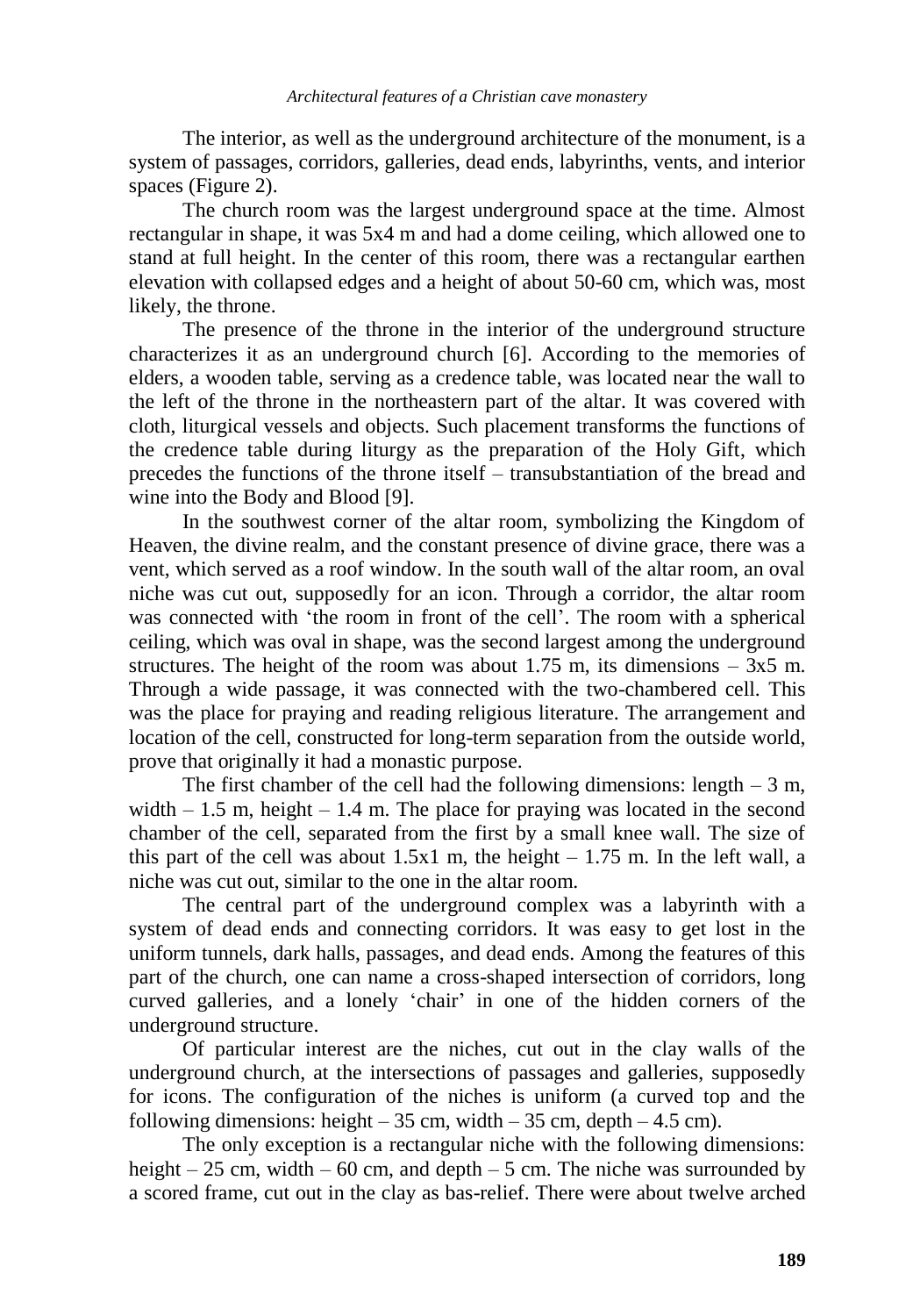niches in the church. Moreover, there were small niches for candles at the intersections of the tunnels. In addition to icons, there were bas-reliefs in the underground church. According to witnesses, one of them depicted the Mother of God holding the Christ Child and another – Jesus Christ the Savior.

The underground church is located at a depth of 3-5 m from the surface. The average width of the passages was 50 cm. The height of the tunnels, as well as passages, was not uniform. The total length of the passages was 250 m. The main configuration of the arched vault allowed the unique underground structure to exist until the recent past. The central entrance, five vents in the eastern part of the underground complex, as well as the roof windows in the altar room and labyrinth, provided air circulation in the underground structure, maintaining the same temperature and humidity in winter and summer. This aided in the protection of the vault, walls, and floor from natural deterioration.

Unfortunately, at the beginning of the  $21<sup>st</sup>$  century, the integrity of the underground structures was compromised. The reason for this was the crumbling of the vents and compromised natural air circulation. The pre-entrance part of the cave is deteriorating as well. The deterioration of the vault depends on the density of the crumbling rock. Cracks form, as a rule, due to surface water penetration (Figure 3).



**Figure 3**. The current state of the cave gallery near Sredne-Krasilovo.

Currently, a restoration project of the unique cave monastery is under development and the beginning of the restoration works is expected in the near future.

# **6. Conclusions**

Cave monasteries of Altai constitute a category of religious architecture, history and culture. As a specific archeological source, they require a complex approach to their study and preservation.